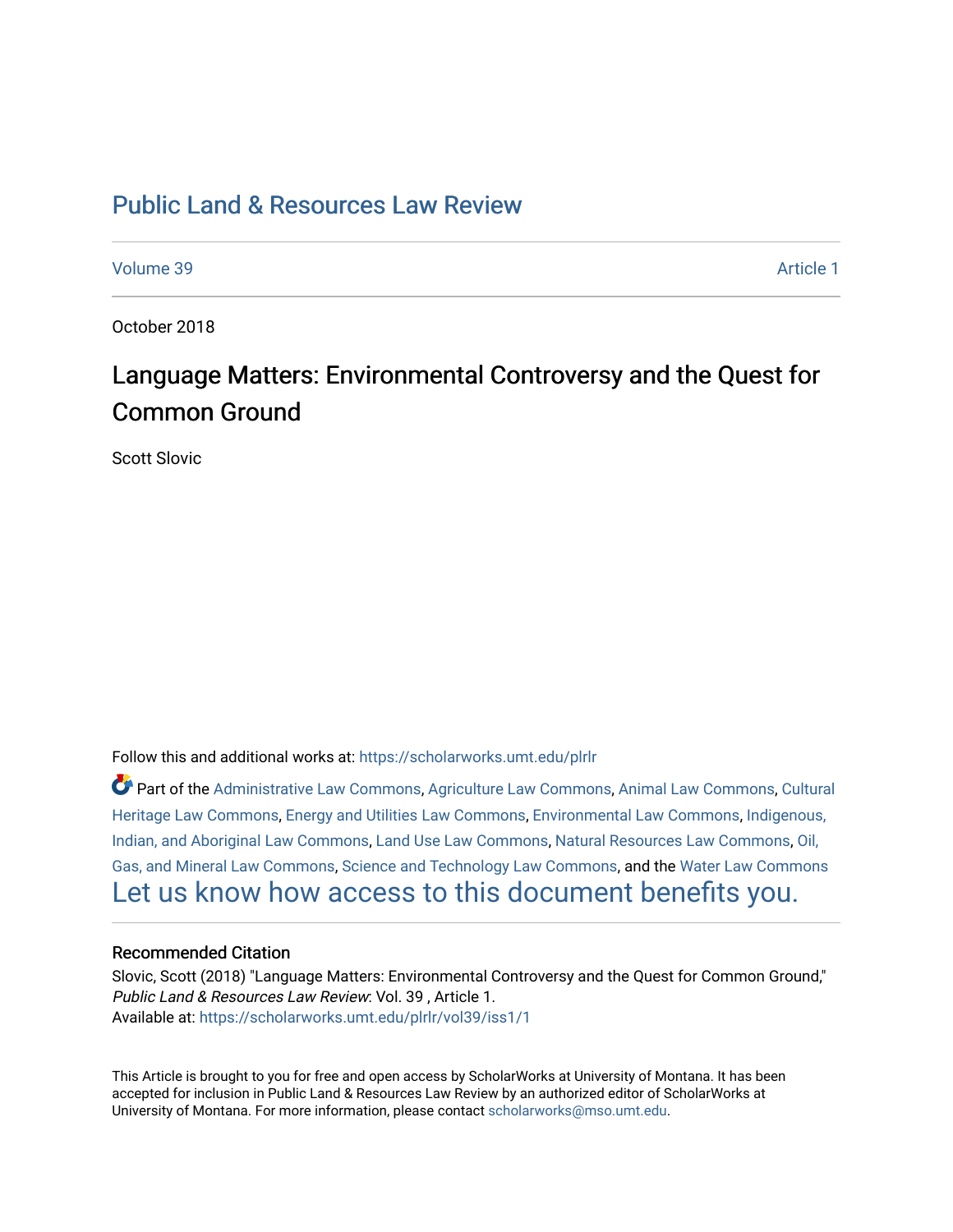# **Language Matters: Environmental Controversy and the Quest for Common Ground**

# **Scott Slovic\***

| I. NATURE ITSELF CAN SERVE AS A BRIDGE: THE BUTTERFLY AND |  |
|-----------------------------------------------------------|--|
|                                                           |  |
|                                                           |  |
|                                                           |  |
| IV. EXAMPLES OF MULTIDIMENSIONAL ENVIRONMENTAL            |  |
|                                                           |  |
|                                                           |  |
|                                                           |  |
|                                                           |  |
|                                                           |  |

#### I. NATURE ITSELF CAN SERVE AS A BRIDGE: THE BUTTERFLY AND THE SUBWAY

In 1994, I was teaching American environmental literature at several universities in Tokyo, Japan, one of the most densely urbanized places on the planet—some thirty million people crammed into the Kanto Plain, an area roughly the size of Los Angeles. Toward the end of the semester, I asked my graduate students at Sophia University to write a brief narrative about a specific encounter they had had with the natural world during their ordinary lives in Tokyo. One young man who seldom spoke in class and whose name I can no longer remember told a rather extraordinary story that I remember well, although more than two decades have passed.

The student wrote that one day, when he was commuting to the university, he was riding in a typical Tokyo subway car, where the passengers were all minding their own business, occupied with books and newspapers and comics, essentially ignoring each other. When the train

l

<sup>\*</sup> Department of English, University of Idaho – Moscow, ID 83844 – Email: slovic@uidaho.edu. The published remarks by Scott Slovic conform to MLA citation format per the style of the piece.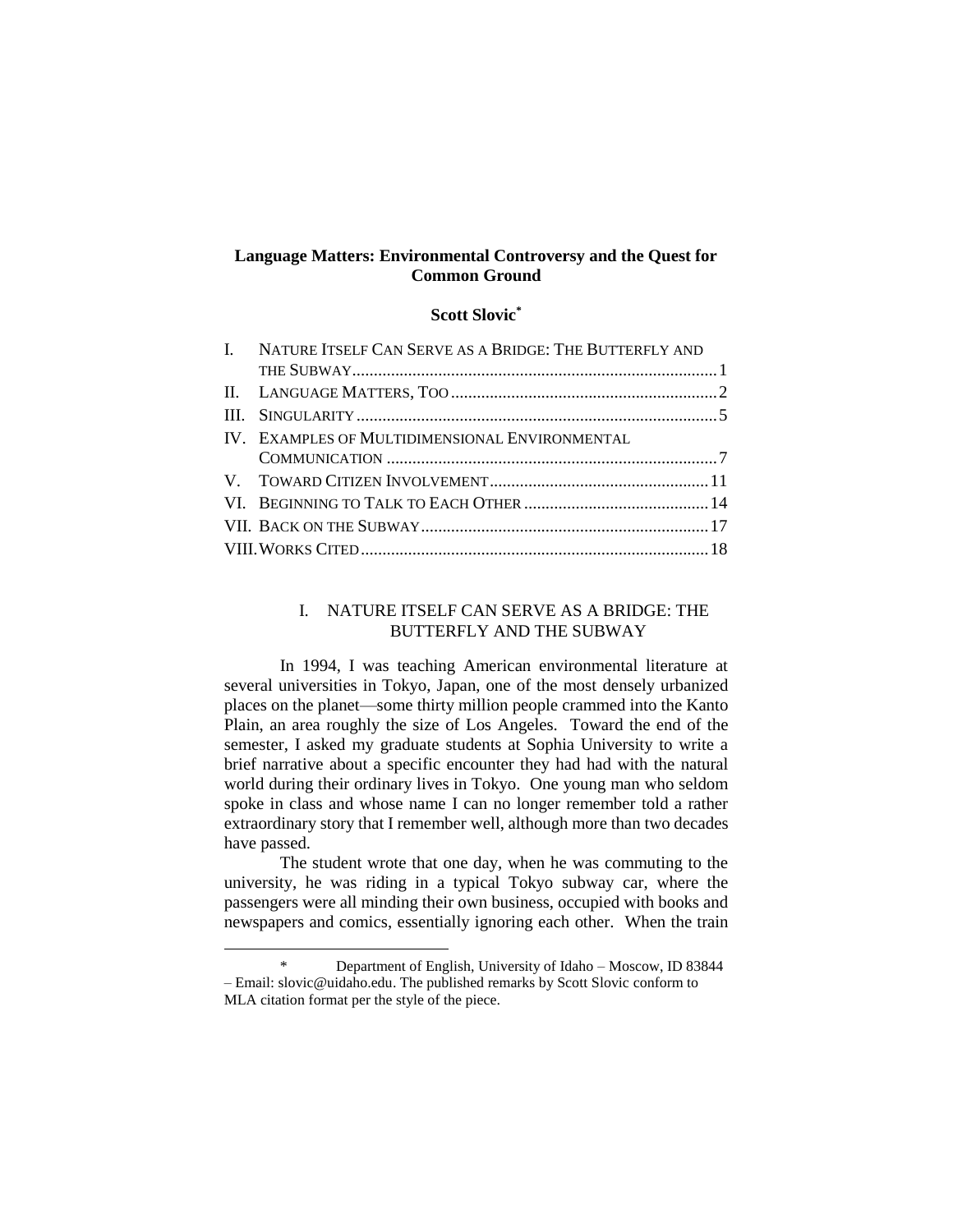stopped at a station, a butterfly happened to fly onto the car, catching the attention of one of the passengers. This passenger began using his newspaper to usher the butterfly toward the door. As the train continued its journey to the next station, other passengers joined the butterfly rescue effort. By the time the train came to a stop again, many of the passengers were working together, talking to each other, to help the butterfly through the door. When the butterfly left the train, the passengers continued talking to each other.

#### II. LANGUAGE MATTERS, TOO

In our effort to respond to environmental disputes on every scale, we often forget the fact of our shared dependence on the natural world for our individual and collective survival, and there is a tendency, too, to overlook the essential role of language in widening or bridging gaps between adversaries. Rather than clinging to a winner-take-all approach to environmental controversy, it is vital that we find ways of communicating with and listening to our fellow citizens and working together to achieve what Frances Moore Lappé calls a "living democracy," which really means a *functional* democracy—a society in which we bring multiple voices to the table and seek to negotiate and compromise in pursuit of a healthy civilization and a healthy, sustainable planet.

In his landmark essay "Language, Law, & the Eagle Bird" (1992), legal scholar Charles Wilkinson recognizes the role of language in either fostering constructive consensus or aggravating disagreement with regard to contentious debates over public land and natural resources. He notes that the legal profession has actively steered practitioners away from emotive modes of communication that have the potential to humanize discussions and guide disputing parties toward common ground:

> From the moment first-year law students sit in their first class they are taught to keep a lid on. Strip off your emotions. Look only at the rational. Be orderly. Create a neat structure. Use gray words. Entering law students begin sentences with "I feel." By graduation they respond with "it depends." (13)

The function of these "gray words" is to maintain the status quo of contention rather than reaching toward yearned-for consensus. Wilkinson goes on to assert that if readers actually want to achieve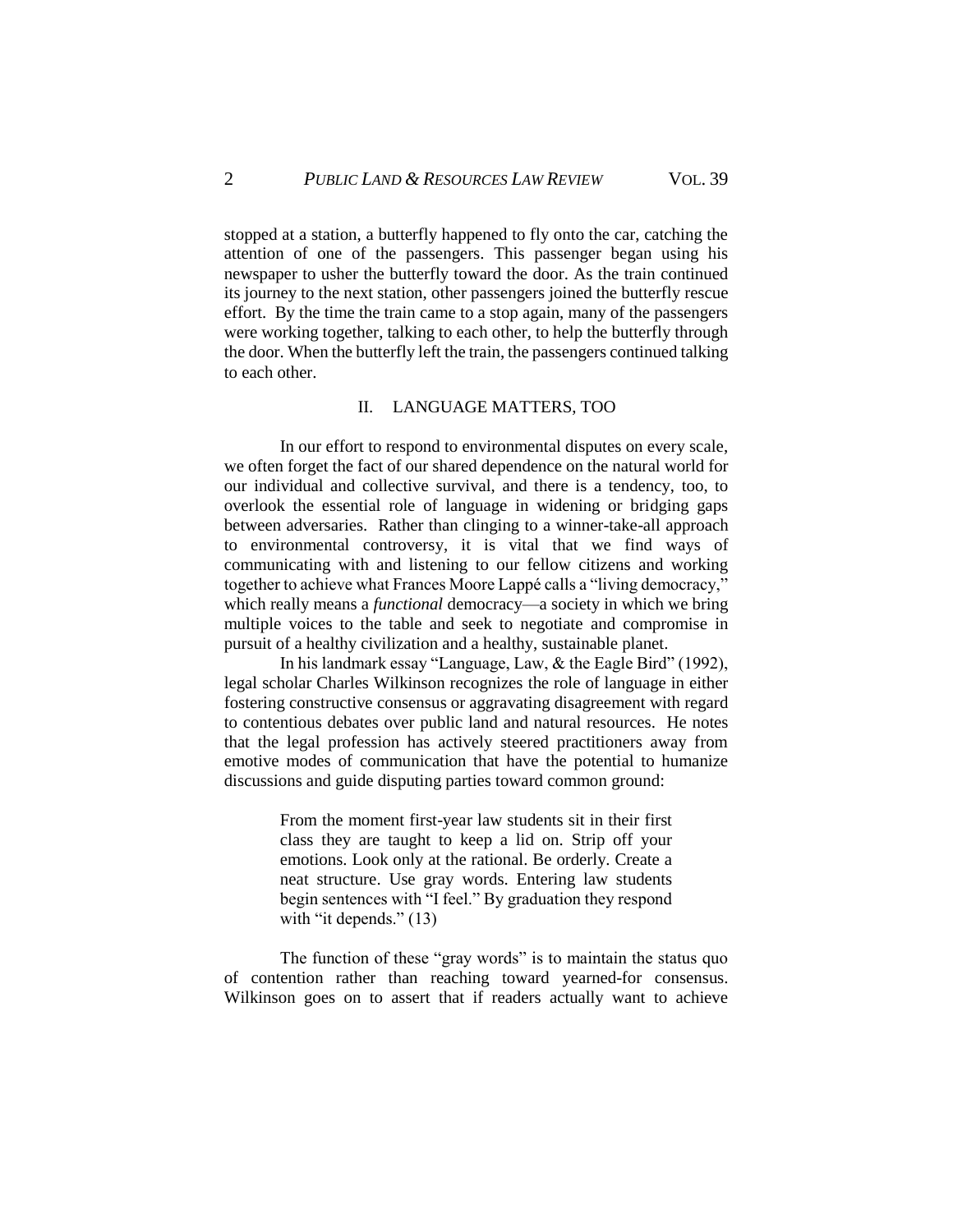something positive with their writing or public speaking, they would be well advised to forget the conventions of legal discourse and return to their gut instincts. "Those who favor the status quo have much to gain by keeping emotions down," he writes.

> Evocative statutes with a strong emotional and scientific and philosophical content make a difference. A federal judge can more easily see the force behind the statute when he or she is alerted by bright words. (14)

By "bright words," Wilkinson is referring to words that capture the feelings the writer is attempting to convey regarding the subject at hand, which might be a place or a species. But it's not only the individual words that are important; the general style of communication, such as abstract analysis versus other modes of communication that might signify human feeling and stir attention and empathy in readers or listeners, must be considered. For various reasons, in the twenty-first century our feelings about individual places and our other palpable attachments in the natural world have become strained and abstract—gray emotions have evolved to match gray language. Most of us, lawyers and non-lawyers, have been trained to think rationally or at least in a benumbed, abstract way about our connections to the world. Literary critic Lawrence Buell attributes some of this dissipation of feeling to the "translocal—ultimately global forces" (63) that shape our experience of the world today and the ubiquity of "non-places," such as shopping malls and airport terminals, that define "supermodernity" (69).

But the emotional valence of experience and the language that underlies our relationships with places and other species, with each other, remains relevant and even crucial in contemporary discussions of natural resources. In 2003, when I conducted a workshop on writing and environmental values at Stanford Law School, I asked the group of law students and assorted faculty members (ranging from Nobel-laureate economist Kenneth Arrow to water law scholar Buzz Thompson) to begin, with minimal prompting, by jotting down their thoughts about an "important place in their lives," and the words that emerged were those that evoked sensory images and specific lived experiences, not data about the extractive value of certain natural resources ("Love is never abstract" 242). Likewise, in the arena of public land and natural resource negotiations, experts have found that the discourse of story is a vital locus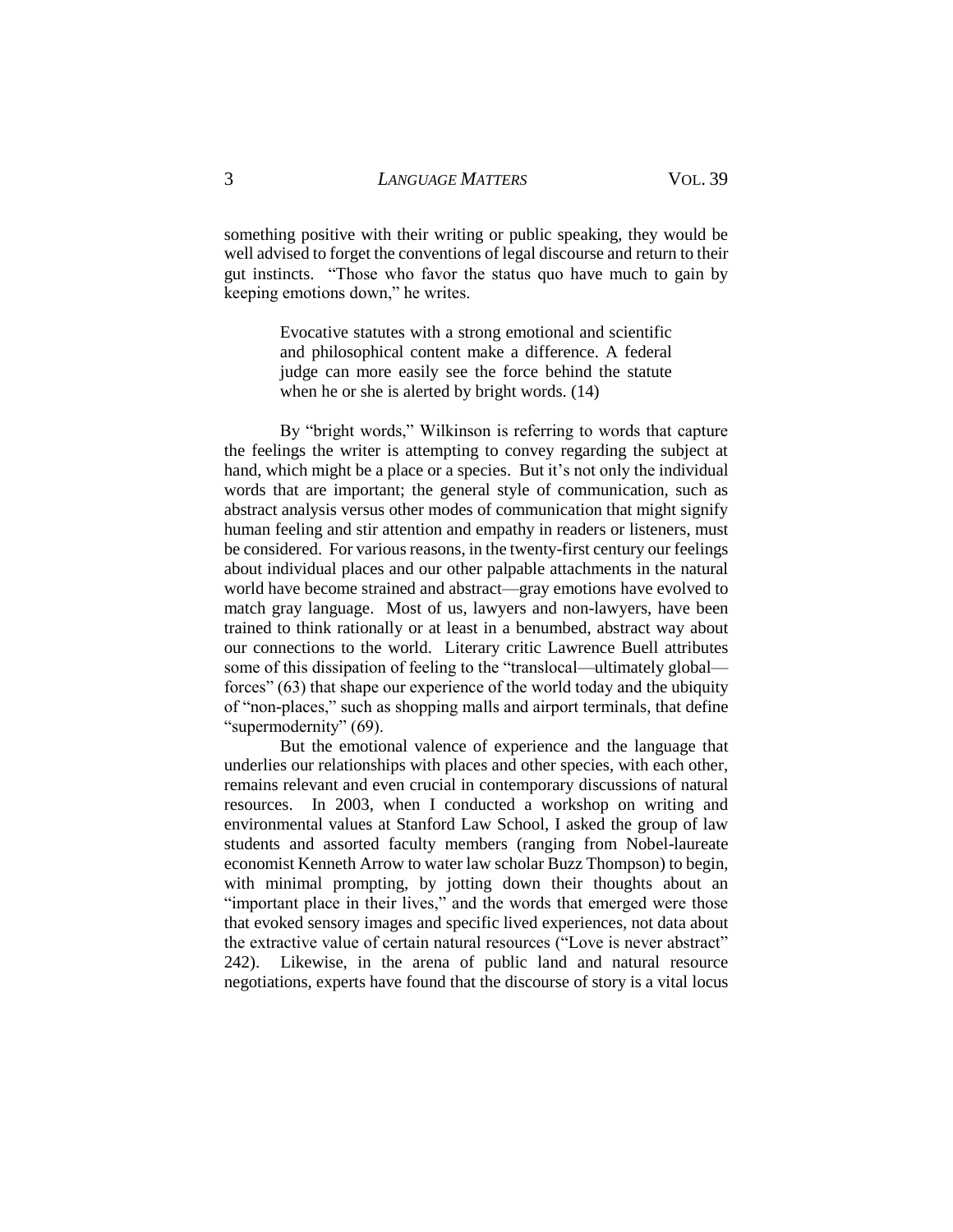of common ground between disputants. Jerome Delli Priscolli, the longtime editor of the journal *Water Policy* and an experienced mediator in water disputes, told me when he and I were attending a conference in Mexico City in January 2000, that he frequently begins negotiations by asking participants to tell personal stories about their attachments to disputed places or resources as a way of establishing common ground between the competing sides and inspiring at least a basic level of sympathy between the negotiators. Priscolli has also written significantly about the role of the public in guiding government agencies and officials toward sound policies. An important step in conflict management involves not only giving technical specialists and appointed or elected officials a stage for discussing their views, but creating a forum for meaningful public involvement and guiding decision makers to receive and appreciate the role of the public in contributing to policy. As he puts it, "Public awareness […] includes receiving information from and being educated by various publics and officials" (*Public Involvement* 41).

Narrative theorists have long understood that narrative (or story) plays an essential role in cultivating shared feelings between the storyteller and audiences (readers, viewers, listeners). Suzanne Keen calls this "narrative empathy," which she defines as "the shared feeling and perspective-taking induced by reading, viewing, hearing, or imagining narratives of another's situation and condition" (*living handbook*). In cases where one might be communicating with audiences who are not members of one's "in-group," the effort to strike a chord with potential adversaries or with people holding different viewpoints is what Keen refers to as "ambassadorial narrative empathy." This is surely what Priscolli has in mind when bringing disputing parties to the negotiating table and starting the conversation with stories rather than rational statements of grievances and demands. Professional storytellers, such as environmental writers William Kittredge and Terry Tempest Williams, also know intuitively the consensus-building function of narrative. In the introduction to our 2004 collection of interviews and samples of environmental writings titled *What's Nature Worth? Narrative Expressions of Environmental Values*, Canadian anthropologist Terre Satterfield and I explain this:

> Many stories offer readers or listeners an opportunity to know (i.e., construct) something about their world view through the act of monitoring or observing their reactions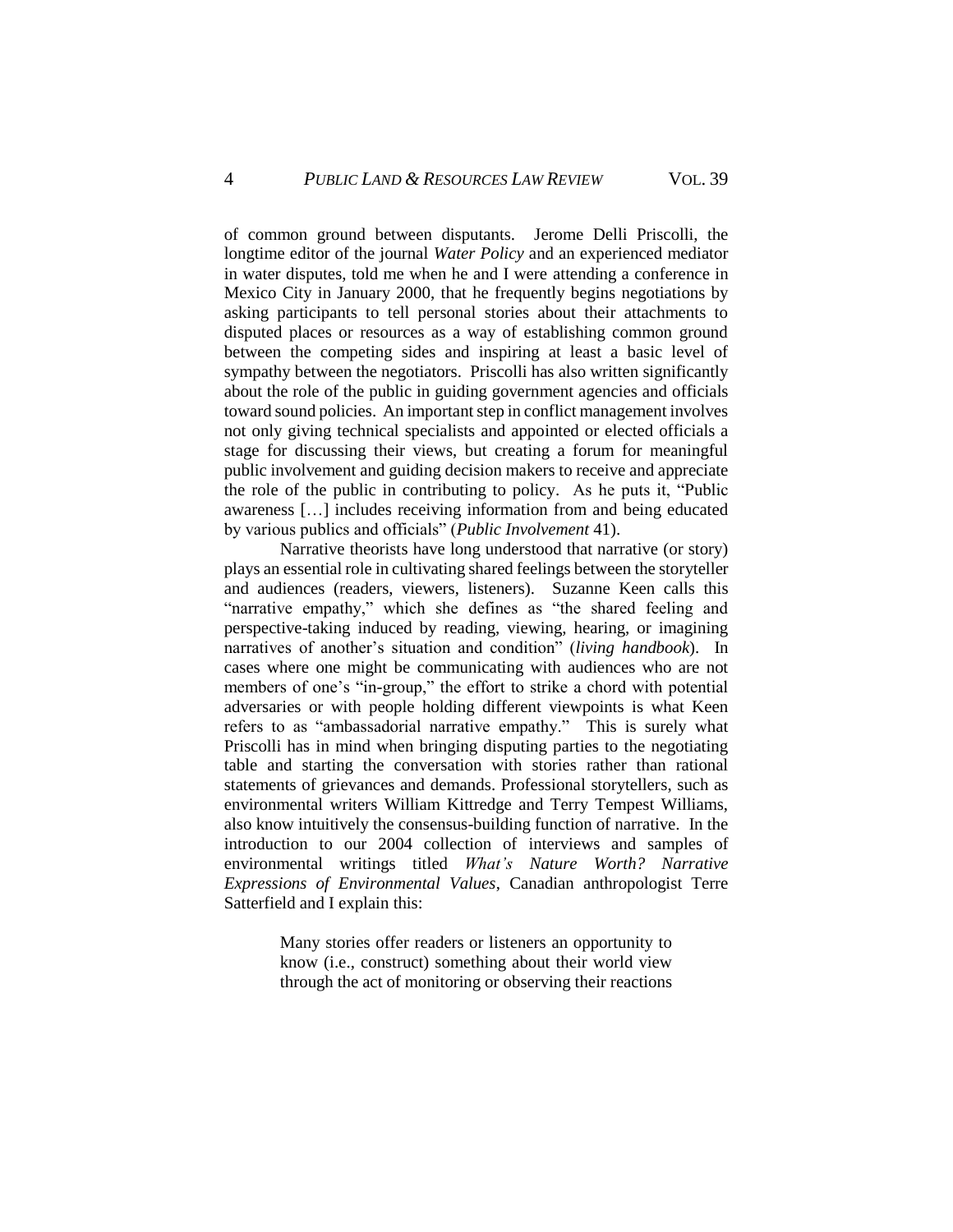# 5 *LANGUAGE MATTERS* VOL. 39

to the story. "Storytelling," notes William Kittredge in this volume, "invites readers to make up a story of their own, to use the story they're being told as a mirror in which to view their own responses to their own concerns." [...] For Terry Tempest Williams [...] storytelling [...] is akin to setting up a trance: "When a story is told everything quiets down, the body language changes and one is brought into the story." This story or trance offers a place to retreat for reflection. (12-13)

When presented with a troubling policy statement or an ideological expression at odds with one's own viewpoint, the natural response would be to flatly deny the validity of that statement and to present a counter argument. However, the innate response to a story is not "yes" or "no," but rather another story, a story that builds on and interweaves with the preceding story rather than directly refuting it. Thus bridges begin to be built.

#### III. SINGULARITY

Another key aspect of storytelling is the conventional focus of stories on small-scale phenomena, highlighting small groups of characters or individual characters, even when the point is to express the condition or experience of larger classes of people or animals (or other abstract phenomena). Our human ability to pay attention and feel empathy is extremely limited—we are prone to become insensitive to phenomena that exceed our capacity to care. Psychologists Paul Slovic and Daniel Västfjäll explain this as follows:

> Our capacity to feel is limited […]. Whereas Robert Jay Lifton (1967) coined the term "psychic numbing" to describe the "turning off" of feeling that enabled rescue workers to function during the horrific aftermath of the Hiroshima bombing, [psychological research] depicts a form of psychic numbing that is not beneficial. Rather, it leads to apathy and inaction, consistent with what is seen repeatedly in response to mass murder and genocide. (*Numbers and Nerves* 33-34)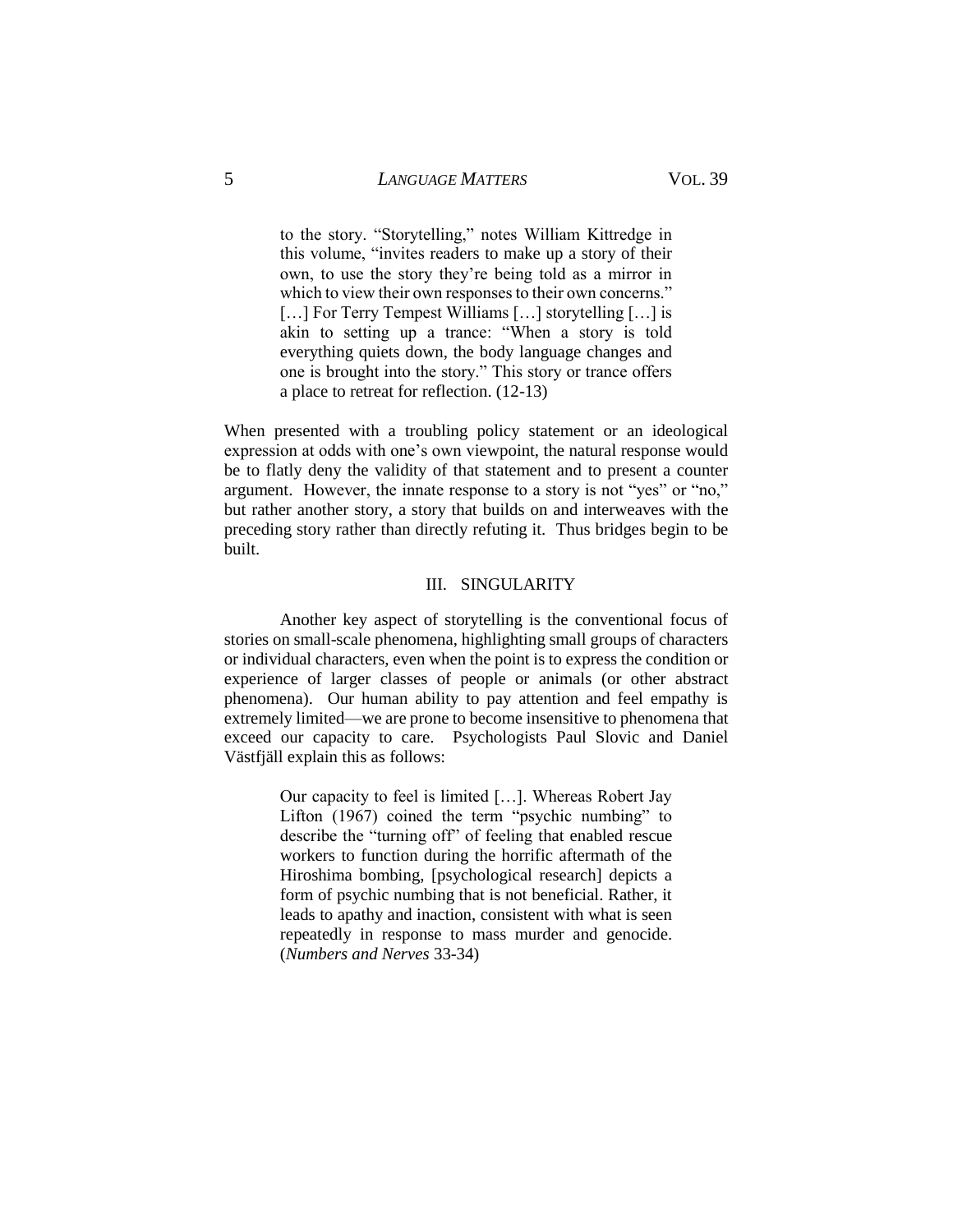A variety of psychological tendencies or conditions obstruct our ability to engage with important social and environmental phenomena. These limitations, as Paul Slovic and I outline in our 2015 volume *Numbers and Nerves*, include not only psychic numbing but pseudoinefficacy, the prominence effect, the asymmetry of trust, the anesthesia of destruction, and the difficulty of grasping the trans-scalar imaginary, among others. What is particularly disconcerting about our susceptibility to such conditions as psychic numbing is that our ability to care begins to decline almost immediately as numbers creep upward from one to two.

As Slovic and Västfjäll demonstrate in their article on psychic numbing, we would expect the value of a human life, for instance, to remain constant as we move from talking about a single life to discussing an event that involves two, ten, a hundred, or a thousand lives. Why should the value of any individual life diminish when that individual is part of a collective? But psychological studies reveal that as soon as an experimental subject is asked to consider the value of more than a single life, the importance of each individual life declines. When faced with statistics representing a large-scale phenomenon, such as a mass shooting, viewers or listeners are apt to care less than they would if told the poignant story of an individual victim. Psychologists refer to this phenomenon as the "singularity" effect (*Numbers and Nerves* 167).

A case in point would be the news coverage of the current refugee crisis in the Middle East and elsewhere in the world. There have been many disturbing reports about desperate refugees in the international news media, often accompanied by vivid images, such as the photograph of an overturned boat en route from Turkey to Greece in the April 25, 2015, issue of *The Economist*, with dozens of people standing on the flipped boat and others floating in the sea. Images of this kind flooded the media but had little impact on public attention until, on September 3, 2015, the image of three-year-old Syrian boy Aylan Kurdi lying face down on a Turkish beach, when published in the *New York Times*, sparked a tremendous surge of public concern and generosity (as recorded in donations to the Red Cross). The fact that such triggers of compassion result in only temporary attention and concern is also significant. As Paul Slovic and Nicole Smith Dahmen argue,

> It's time to confront some uncomfortable psychological facts about ourselves and our flawed arithmetic of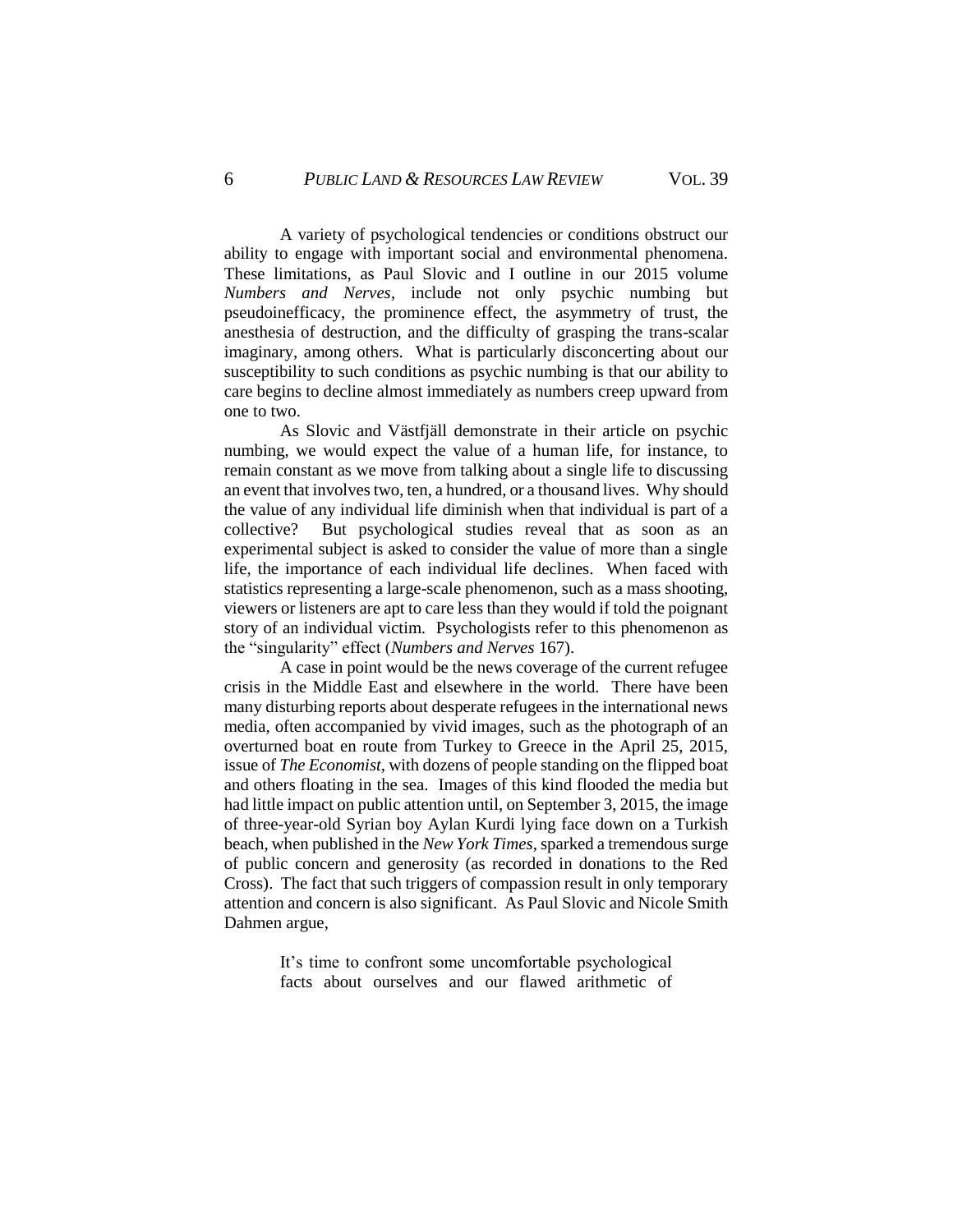compassion. The fact is that there will be no sudden emotional tipping point triggering aggressive humanitarian intervention.[…]

[W]e should remember to go beyond quick and relatively easy responses, such as donating money to victims or sounding off on social media. We need to push for laws and institutions that are grounded in moral reasoning and carefully considered values. If properly designed, laws and organizations will not falter even when individuals are lulled into complacency by psychic numbing and a sense of inefficacy. ("A Year After")

If understanding the singularity effect helps us to appreciate the power of individualized narratives in galvanizing attention and prompting at least short-lived responses to a crisis, the lesson of the Aylan Kurdi story and other similar stories (such as the case of five-year-old Omran Daqneesh, whose dirt-and-blood-caked image was splashed across the media after a bomb attack in Aleppo) is that we really need multidimensional communication strategies in order to adequately convey information and spur appropriate public and governmental responses. The importance of multidimensional communication strategies is corroborated by the work of statistical evidence scholar Edward Tufte, who writes in his book *Beautiful Evidence*, that "The world to be explained is indifferent to scholarly specialization by type of evidence, methodology, or disciplinary field. A deeper understanding of human behavior may well result from integrating a diversity of evidence, *whatever it takes to explain something*" (131).

## IV. EXAMPLES OF MULTIDIMENSIONAL ENVIRONMENTAL COMMUNICATION

In the field of environmental communication, we can find many eloquent examples of effective writing about complex, large-scale phenomena by way of the multimensional strategies suggested above. Certain modes of discourse seem to be especially effective in promoting "moral reasoning and carefully considered values," as Slovic and Dahmen call for, as well as offering the emotional poignancy that also seems essential for meaningful engagement with potentially overwhelming or numbingly abstract topics. These strategies include reducing large-scale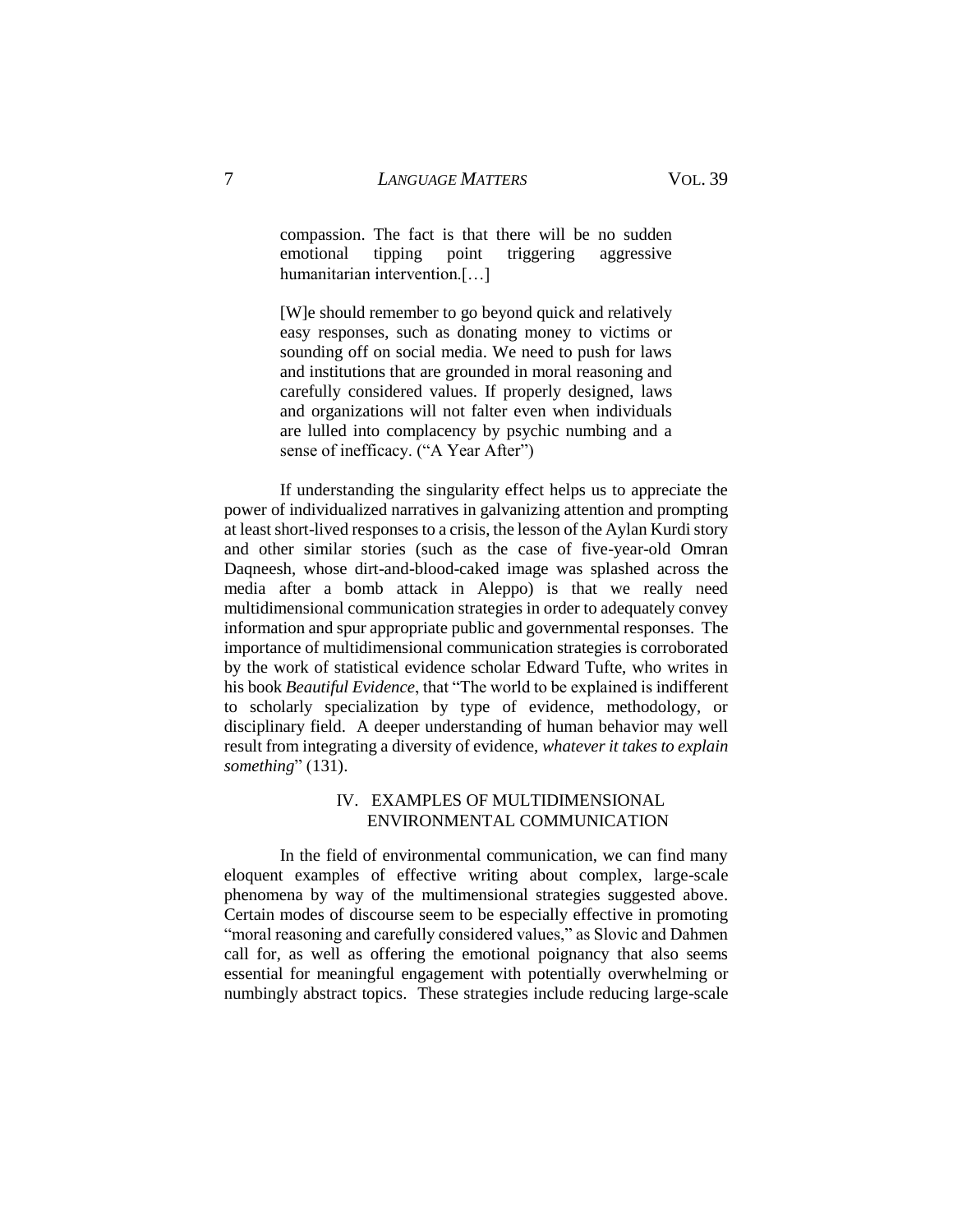phenomena to individuals (or singularities), such as the way my opening story in this article represents nature by way of a single butterfly; equally important is the process of scaling up to the bigger picture (and sometimes fluctuating between large and small scales), which is what happens when we step back to reflect on the meaning of the story of the passengers and the butterfly on the subway car; stories of vulnerability (such as efforts to convey the plight of the butterfly on the subway—or the refugees risking their lives to cross the Aegean Sea) are particularly effective in striking a chord with audiences, not surprisingly; the same is true of stories that reveal dramatic change (or conversion) of some kind, as in the case of the isolated subway passengers who come together to help the butterfly achieve its freedom.

We need look no further than Aldo Leopold's classic essay "Thinking Like a Mountain," from *A Sand County Almanac* (1949), to see all of these communication strategies at work. This small article is one of the most prominent examples of American environmental literature, written by a young ranger who went on to become a professor of natural resources at the University of Wisconsin. The overarching topic of the essay is the value of predators within a healthy ecosystem—if we learn to "think like a mountain," we come to appreciate the complex interrelationships among the many species that inhabit an ecosystem and the devastating effects of removing certain species from the biotic community. Leopold begins his piece by confessing that as a young ranger, he believed he could enhance opportunities for hunters by killing every predator he encountered. He intuitively uses the concept of singularity in offering the story of his own experience when he came upon a wolf pack and unthinkingly emptied his rifle at the animals. In one of the most famous passages of American environmental writing, he states:

> We reached the old wolf in time to watch a fierce green fire dying in her eyes. I realized then, and have known ever since, that there was something new to me in those eyes—something known only to her and to the mountain. I was young then, and full of trigger-itch; I thought that because fewer wolves meant more deer, that no wolves would mean hunters' paradise. But after seeing the green fire die, I sensed that neither the wolf nor the mountain agreed with such a view. (130)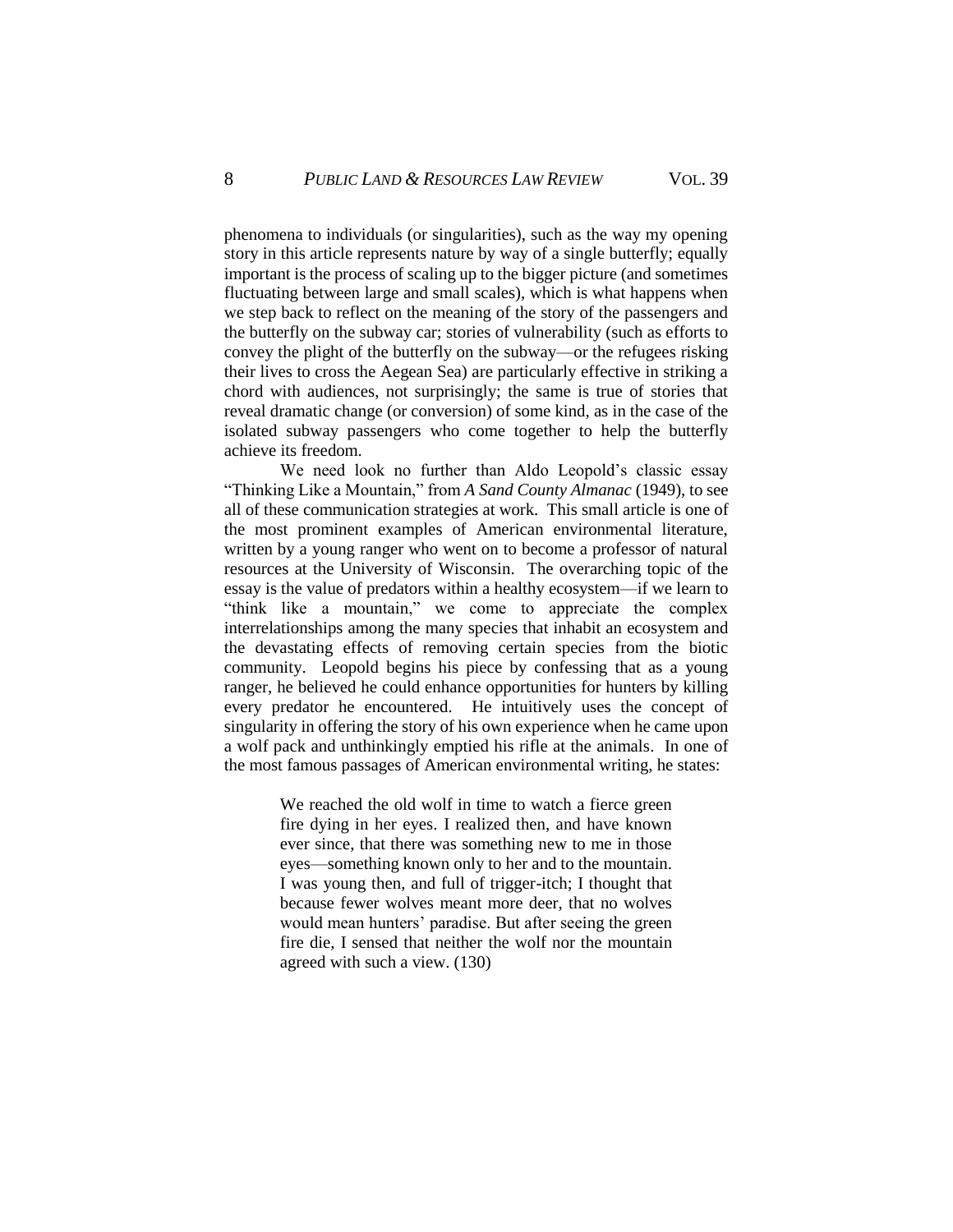Immediately after recording the encounter with the individual wolf—and the heart-wrenching image of the "fierce green fire dying in her eyes"— Leopold scales up to the ecosystemic level in the next paragraph and offers a bird's-eye view of the topic:

> Since then I have lived to see state after state extirpate its wolves. I have watched the face of many a newly wolfless mountain, and seen the south-facing slopes wrinkle with a maze of new deer trails. I have seen every edible bush and seedling browsed, first to anaemic disuetude, and then to death. I have seen every edible tree defoliated to the eight of a saddlehorn. […]

> I now suspect that just as a deer herd lives in mortal fear of its wolves, so does a mountain live in mortal fear of its deer. (131-32)

The combination of singular narrative and large-scale systemic analysis provides both emotional and rational views of Leopold's topic. The poignancy of the essay is heightened by the vulnerability of the dying wolf and the meaningful conversion of the trigger-happy young ranger to a wiser author and scholar of natural resource management.

If we keep these basic principles of poignant environmental communication in mind, we can see them at work in many literary and journalistic texts, from Terry Tempest Williams's *Refuge: An Unnatural Story of Family and Place* (1991) to Helen MacDonald's *H Is for Hawk* (2014). Another particularly memorable example appears in the op-ed article by Alaskan author Richard K. Nelson, who stepped away from writing in his usual scholarly field (as an anthropologist) of the lifeways of northern hunting cultures to respond to the Exxon Valdez oil spill with a short piece in the *Los Angeles Times* on April 9, 1989. In this case, Nelson frames his article with large-scale moral questions about our society's consumption of oil. He begins:

> [...] I wonder who is to blame for this catastrophe? Who will pay the costs? What can be learned from it? The answers are not as simple as they might seem. (*Being in the World* 675)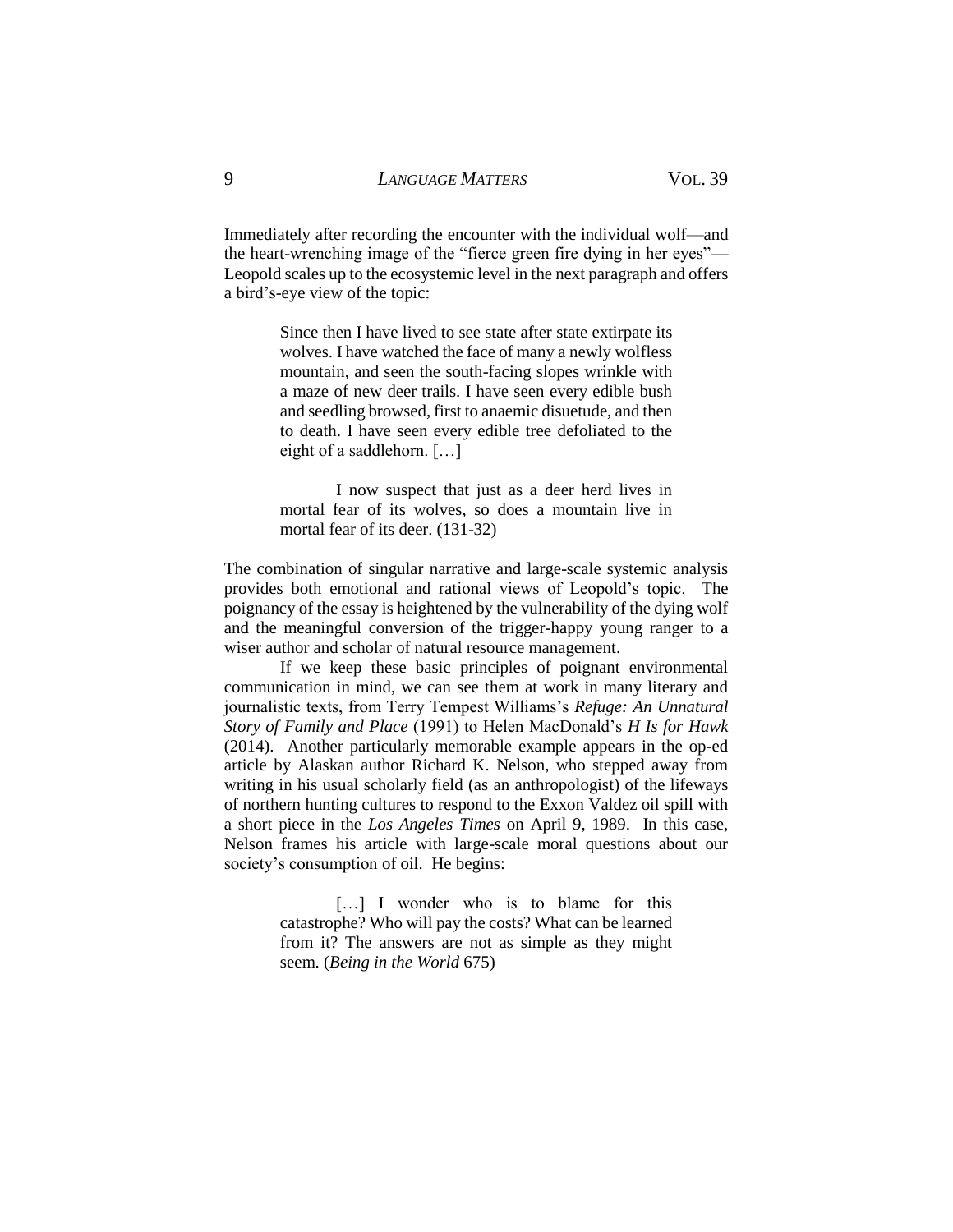And he works his way toward a morally reflective conclusion:

And who will pay for the Prince William Sound disaster? You and I. We will cover the cost to government when we pay taxes. We will cover the cost to the oil industry when we buy fuel or anything made with petroleum products. The notion that someone else will pay is an illusion.

There is yet another cost to us, this one far greater and more consequential. The natural world of Prince William Sound is not just scenery; it is a vital part of our continent's living community, a community that includes all of us, a community that supplies the air we breathe and the food we eat. Any wound to that community diminishes the environment we depend upon for every moment of our lives […]. (676-77)

But in addition to asking big questions and offering vast ethical assertions, Nelson employs the concept of singularity by telling a brief story in the middle of his article. He alludes to an experience he had when he was a graduate student in Santa Barbara, California, and experienced "the first great American oil spill" in 1969 (675). In a half-page narrative, he provides a single haunting image that conveys the emotional message of culpability that motivates his writing of the op-ed and aims to spur readers to reflect on their own connection to the Exxon Valdez spill and other petroleum-related "costs":

> [...] I found a bird, hiding among the kelp and boulders just above the tide. A western grebe, big as a mallard, long-necked, with a slender needle beak, halfsubmerged in a puddle of mixed oil and water.

> I have forgotten how many barrels of oil went into the Santa Barbara Channel, how much it cost to clean up the spill, how those who suffered damages were compensated, how blame was decided, how punishment was administered, how many animals were calculated to have died and how many were saved. But one memory is lodged forever in my mind—that dying bird, her feathers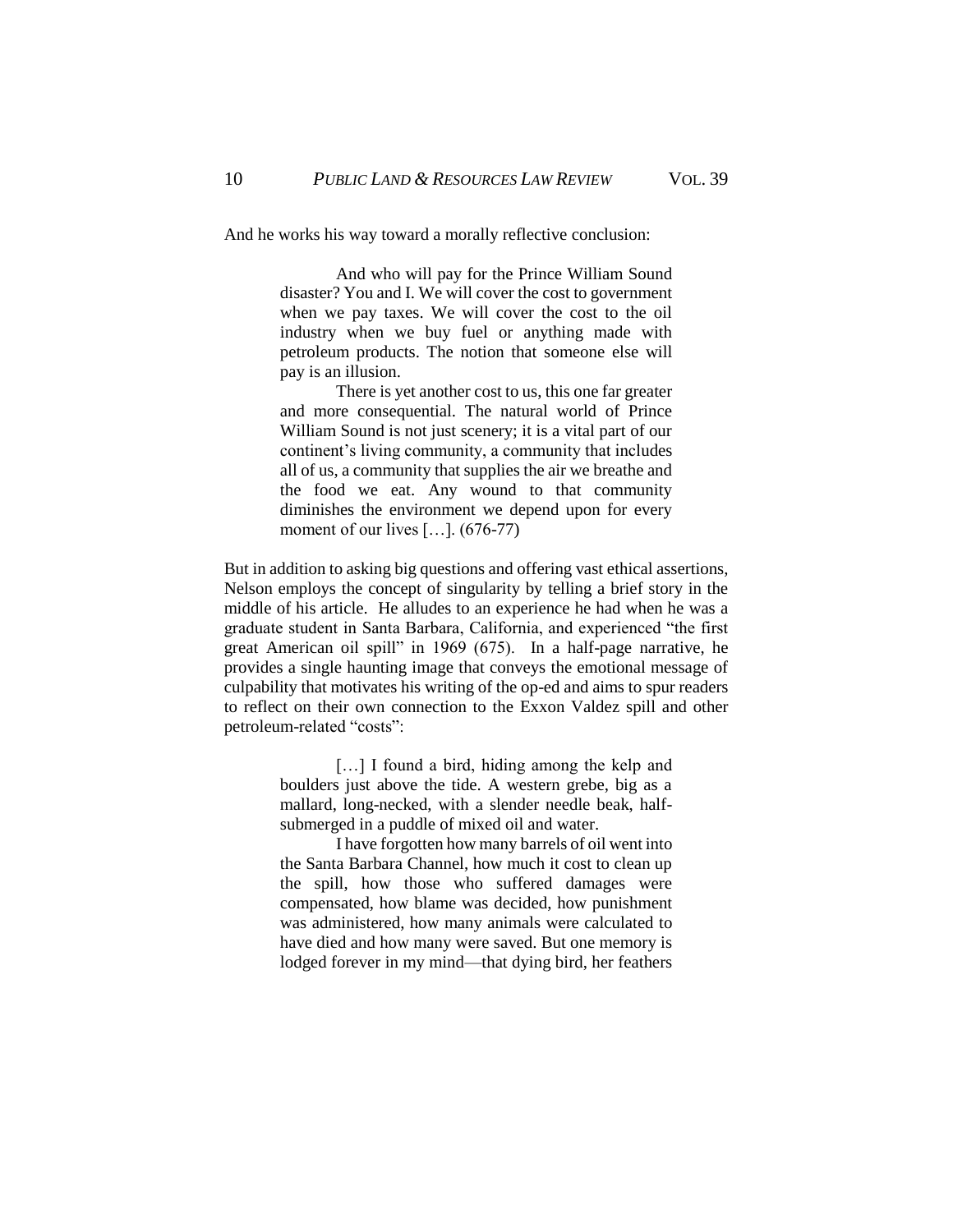matted and shining with oil, her wings drooped, her body quivering.

She stared up at me, blinking her bright red eyes, the one part of her that still seemed fully alive. Caught in the bird's unwavering gaze, I could not escape my own feelings of guilt. (676)

One human observer, one bird—one pair of "bright red eyes," akin to Leopold's image of the "fierce green fire" (in fact, it is likely that, on some level, Nelson was invoking Leopold's famously evocative image from the 1940s in expressing his own self-recrimination in the 1980s, alluding to a familiar earlier piece of writing as authors often do). The movement back and forth between large-scale questions and ideas and small-scale narrative, the vulnerability of the bird, the author's shift from fingerpointing indignation to personal guilt. These are essential ingredients in effective, multidimensional environmental communication.

#### V. TOWARD CITIZEN INVOLVEMENT

In the important chapter from *The Eagle Bird* that I cited earlier, Charles Wilkinson argues that regular citizens—laypeople—should get involved in public discussions of issues that matter to them. This is, he suggests, one of the reasons to keep legal and policy language from becoming too entangled with jargon and, in fact, one of the ways to insure that rich, evocative language makes its way into public documents. He writes:

> [...] citizens ought to take a much greater role in drafting plans, regulations, and statutes affecting projects they care about. They should not automatically defer to the lawyers […]. Remember Howard Zahniser, who refused to back down when he was told that words like "untrammeled," "solitude," and "premeval" had no place in the statute books. Case after case under the Wilderness Act has proved that Zahniser's language was not surplus. It set a tone and a spirit, and the courts enforced it, as Zahniser dreamed they would. (15)

And just as citizens have a responsibility to help humanize such discussions (bringing moral judgment and emotional urgency into the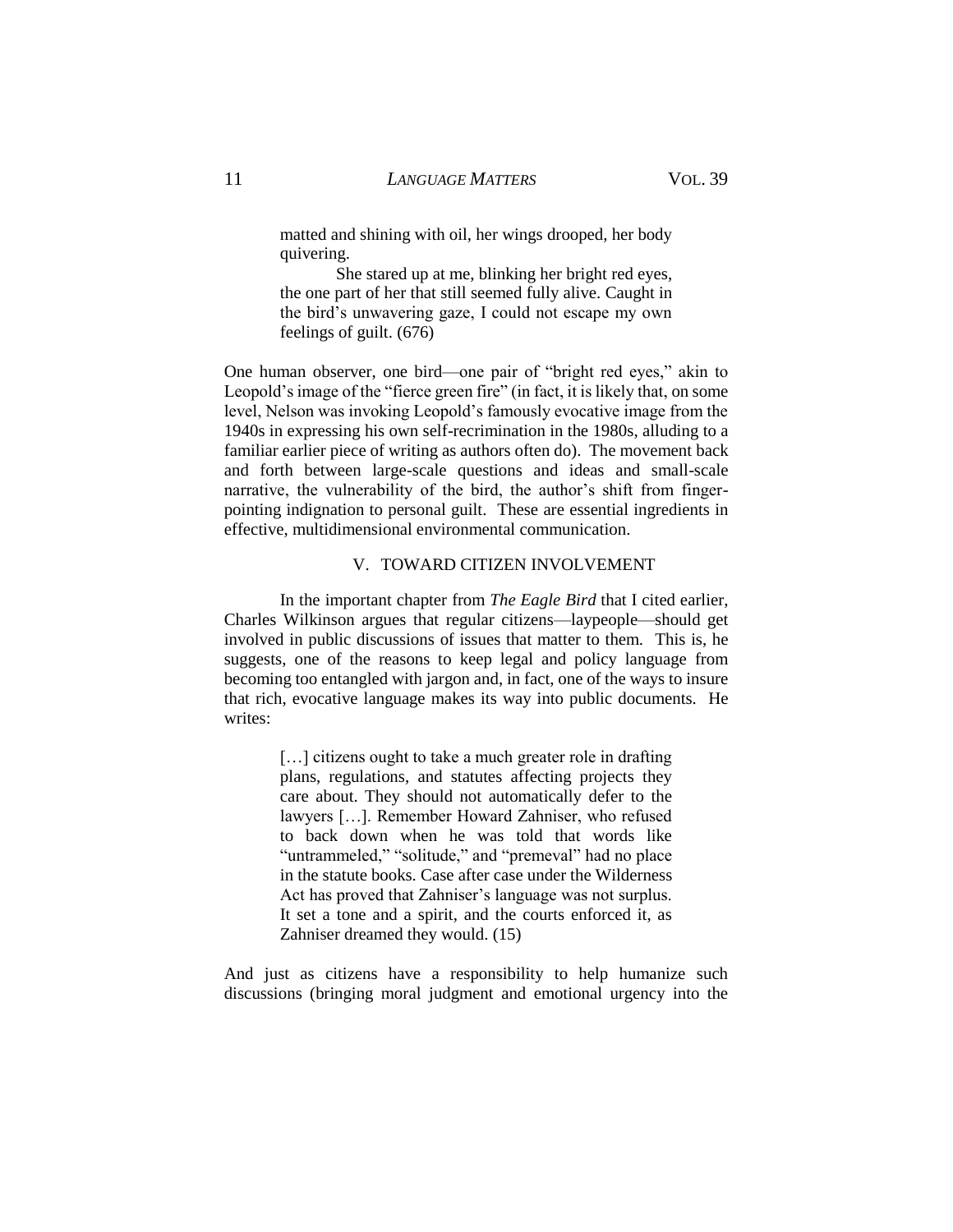public realm), Wilkinson suggests that lawyers and policy professionals should keep an open mind about the relevance of other disciplines to their work. He criticizes compartmentalization as follows:

> Science is science, poetry is poetry, and law is law. That is wrong. Law at its best is organic and obtains its nourishment from other fields of knowledge. Good natural resource law is good science, good business, good wildlife policy, and good land management. And it ought to be good literature and even good poetry, too. (18)

One of the key reasons for encouraging the public to participate in open discussions of important social and environmental issues is that such discussions are the foundation upon which a healthy democracy is built. In *Democracy's Edge: Choosing to Save Our Country by Bringing Democracy to Life* (2006), Frances Moore Lappé calls this "democracy as a living practice"—and, like Wilkinson, she identifies language as a fundamental aspect of this practice, stating, "We cannot create what we cannot imagine, and to imagine, we humans need stories and we need words to tell them" (315).

In the American West, there is a widely held but often unstated yearning to facilitate gatherings of neighbors to talk through and resolve controversial subjects—or at least to fill the air with diverse voices as a way of getting a fuller view of the issue at hand. Public libraries sometimes provide appropriate forums for such conversations, as in the case of the "Let's Talk About It" series sponsored by the Idaho Commission for Libraries. Other times, colleges and universities seek to play this role. A particularly compelling literary representation of such a public meeting on the subject of land use appears in the "January 1990" chapter of James Galvin's 1999 novel *Fencing the Sky*, where he depicts a lecture on environmental stewardship by "a professor from the Environmental Sciences Department," which unleashes a diverse array of public comments by ranchers and treehuggers. The professor notes in his lecture that

> "Stockmen and environmentalists have long been at odds. They demonize each other out of fear. Both groups are afraid of losing what they value most. They burn up bushels of rhetoric over issues like grazing fees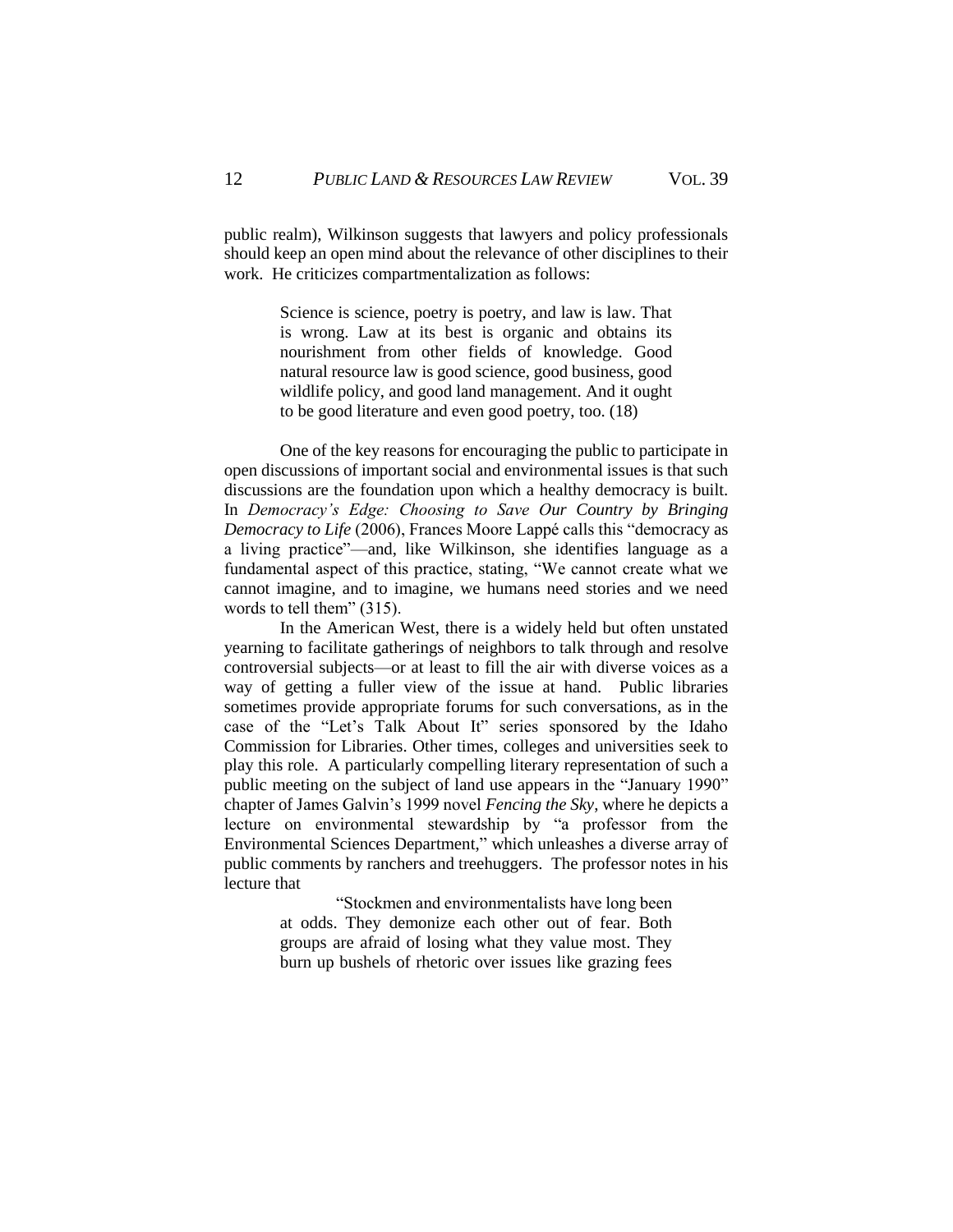and wolves. But really, both embattled camps have more in common than they have to disagree about.

"In the first place, they both love the land. In the second place, they are both idealists.  $[...]$ " (100)

The air fills with voices. A New Age woman tells the story of gazing into the eyes of a fox: "Our eyes met. Meaning passed between us" (101). A rancher speaks from the heart: "We just want a fair market for our product. We want to live on the land and take good care of it" (103). Nothing in particular is resolved in the discussion, but the common ground between the seemingly disparate community members begins to emerge. Language is the essential glue that begins to bind together the community, particularly the language of story.

In aggregate, such stories have the potential not only to help the community cohere, but to influence large-scale policy. In other words, communities of average people throughout the world have power to exert in pursuit of the common good. Daniel C. Taylor, Carl E. Taylor, and Jesse O. Taylor offer various examples of this in their book *Empowerment on an Unstable Planet: From Seeds of Human Energy to a Scale of Global Change* (2012):

> Genuine human progress involves the use of human hands, hearts, and minds to do what we can with what we have, here, today. Every human being, even the most impoverished, has a portion of discretionary energy to direct. Begin with that, grow it. (xv)

This vision is closely in sync with the philosophy of bioregionalism, the social movement that emerged in the American West in the 1970s, with a particular focus on the validity and viability of locally based resource management in specific watersheds. As Gary Snyder describes bioregionalism in a 1992 lecture (and subsequent article in the *San Francisco Examiner*), "Watershed consciousness and bioregionalism is not just environmentalism, not just a means toward resolution of social and economic problems, but a move toward resolving both nature and society with the practice of profound citizenship in both the natural and social worlds. If the ground can be our common ground, we can begin to talk to each other (human and nonhuman) once again" (235).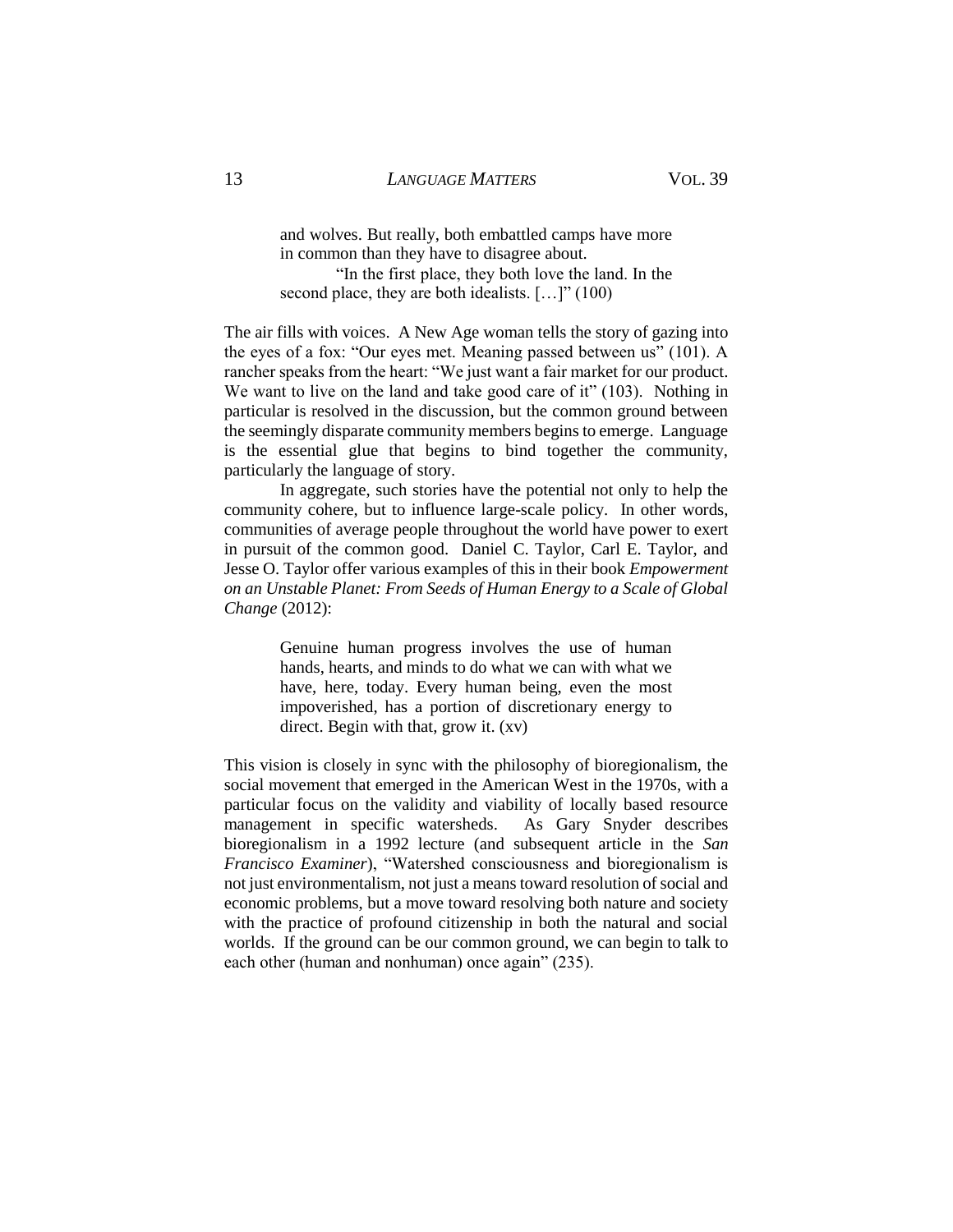#### VI. BEGINNING TO TALK TO EACH OTHER

In the September 1995, inspired by Wallace Stegner's "Wilderness Letter" (1960) to the incoming Kennedy Administration, in which a citizen used his voice to speak about the importance of wilderness as an idea in American culture, Utah writers Stephen Trimble and Terry Tempest Williams quickly assembled short pieces by twenty writers into the limited edition volume titled *Testimony: Writers of the West Speak On Behalf of Utah Wilderness*. Stegner's letter helped to articulate some of the core ideas of what became the Wilderness Act four years later. Thirtyfive years after Stegner wrote his letter, Trimble and Williams printed 1,000 copies of *Testimony*, and these were hand delivered to each member of Congress and to members of the press. After a press conference at the United States Capitol on September 27, 1995, a journalist asked what Trimble and Williams would do if the book made no difference in prompting support for wilderness preservation in southern Utah. The authors/editors responded: "Writers never know the effect of their words. [...] We write as an act of faith" (second edition 7). In fact, when President Bill Clinton signed into law the act designating the Grand Staircase-Escalante National Monument on September 18, 1996, he displayed a copy of *Testimony*, stating, "This little book made a difference" (*When Women Were Birds* 157).

*Testimony* has made a difference in other, less obvious ways as well. It inspired an entire wave, a social movement, of testimony collections, many of these gathering not only the voices of accomplished writers and politicians, but the words of "ordinary citizens," including students and first-time writers. I joined the movement myself in the early 2000s when Ranger Robert Moore from Great Basin National Park in Nevada enlisted me to help her compile a book that we eventually titled *Wild Nevada: Testimonies on Behalf of the Desert* (2004) with the goal of supporting public discussion of the meaning and importance of arid roadless areas in the State of Nevada, where I was living at the time. Thirty-one people contributed to the book, ranging from Senators Harry Reid and Richard Bryan to Shoshone elder Corbin Harney. Similar volumes have sought to mobilize support for the Arctic National Wildlife Refuge in Alaska (*Arctic Refuge*) and Petroglyph National Monument in New Mexico (*Voices from a Sacred Place*).

As a university professor and itinerant lecturer and writing instructor, I have also taken the testimony movement on the road, so to speak. When I began teaching Environmental Writing in the University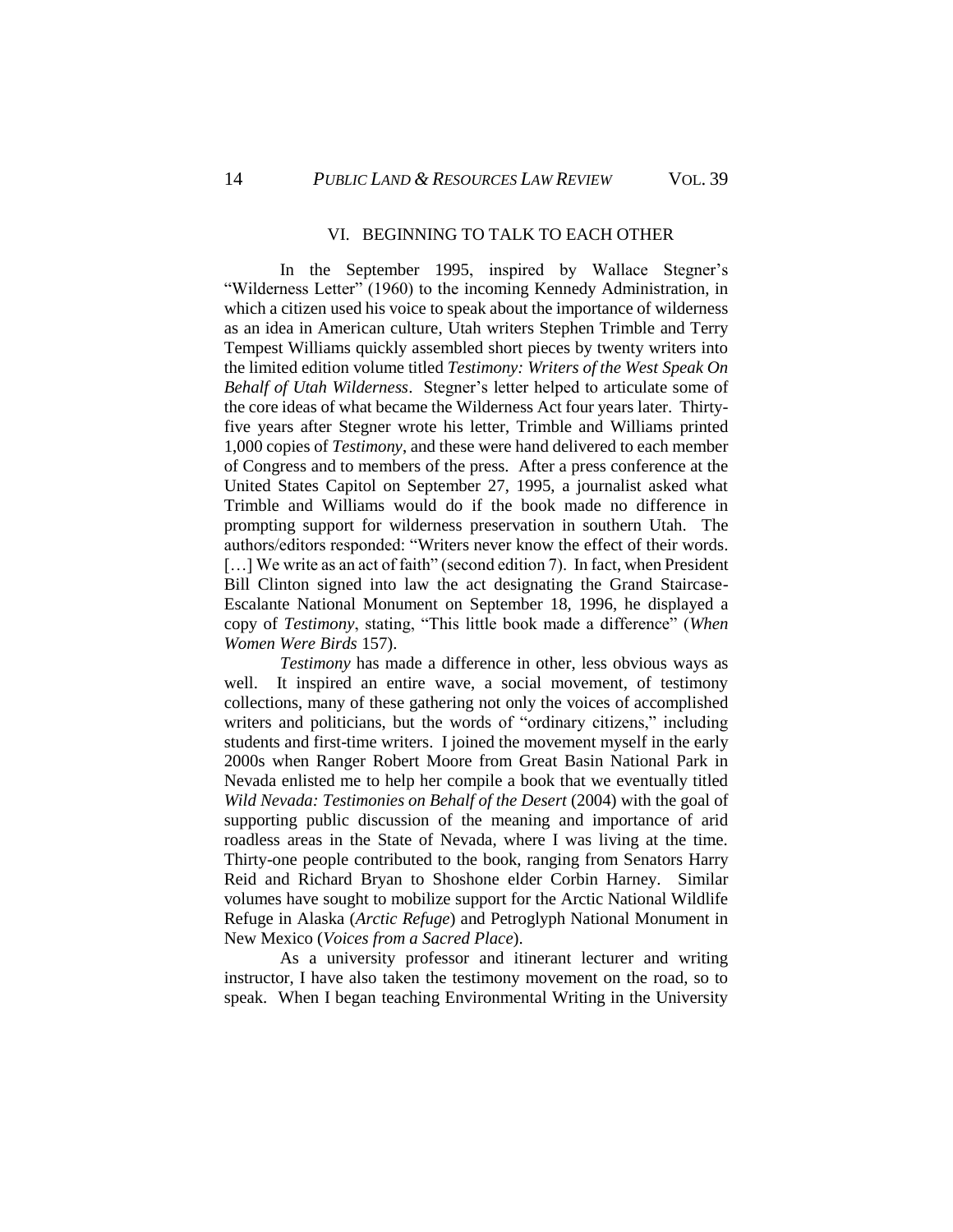of Idaho's Semester in the Wild Program in the fall of 2013, I incorporated a special unit on engaged citizenship and testimony writing at the end of the class, reckoning that even if my undergraduate students (most of whom were natural resource sciences majors) might never decide to become professional writers, all of them would spend their lives as citizens—and I hoped they might choose to be *engaged* citizens, confident in their ideas and voices and willing to write letters and opinion pieces and, if appropriate occasions arose, to stand up and speak at public meetings. I coached my students to write short testimonies on subjects they really cared about and to identify the audiences they were writing for, ranging from university officials to parents, and sometimes to corporate leaders. These are the essential facets of the testimonies my students write (and present to our class):

- Short, personal statements (300-500 words);
- Begin with brief self-introduction, emphasizing one's connection with the issue;
- Incorporate story (brief presentations of experience that bring places and specific issues to life);
- Describe landscapes, seascapes, encounters with individual phenomena or people;
- Briefly articulate arguments or concerns, combined (if possible) with story;
- Try not to be overly abstract—accentuate the local and the personal.

I often begin my workshops by introducing participants to the building blocks (description, narration, and reflection) of what I call "the personal essay of environmental experience." We read and discuss several examples of such essays, including Scott Russell Sanders's "Buckeye" (1995) and Annie Dillard's "Living Like Weasels" (1982). We also take a look at examples of testimony, such as the statement before the U.S. Senate subcommittee on the Utah Public Lands Management Act of 1995, that Terry Tempest Williams included her book *Red: Passion and Patience in the Desert* (2001). I find that workshop participants quickly begin to internalize the value and the style of such language if they hear the words coming out of their own mouths. We take the time to read these essays aloud, moving around our group, paragraph by paragraph.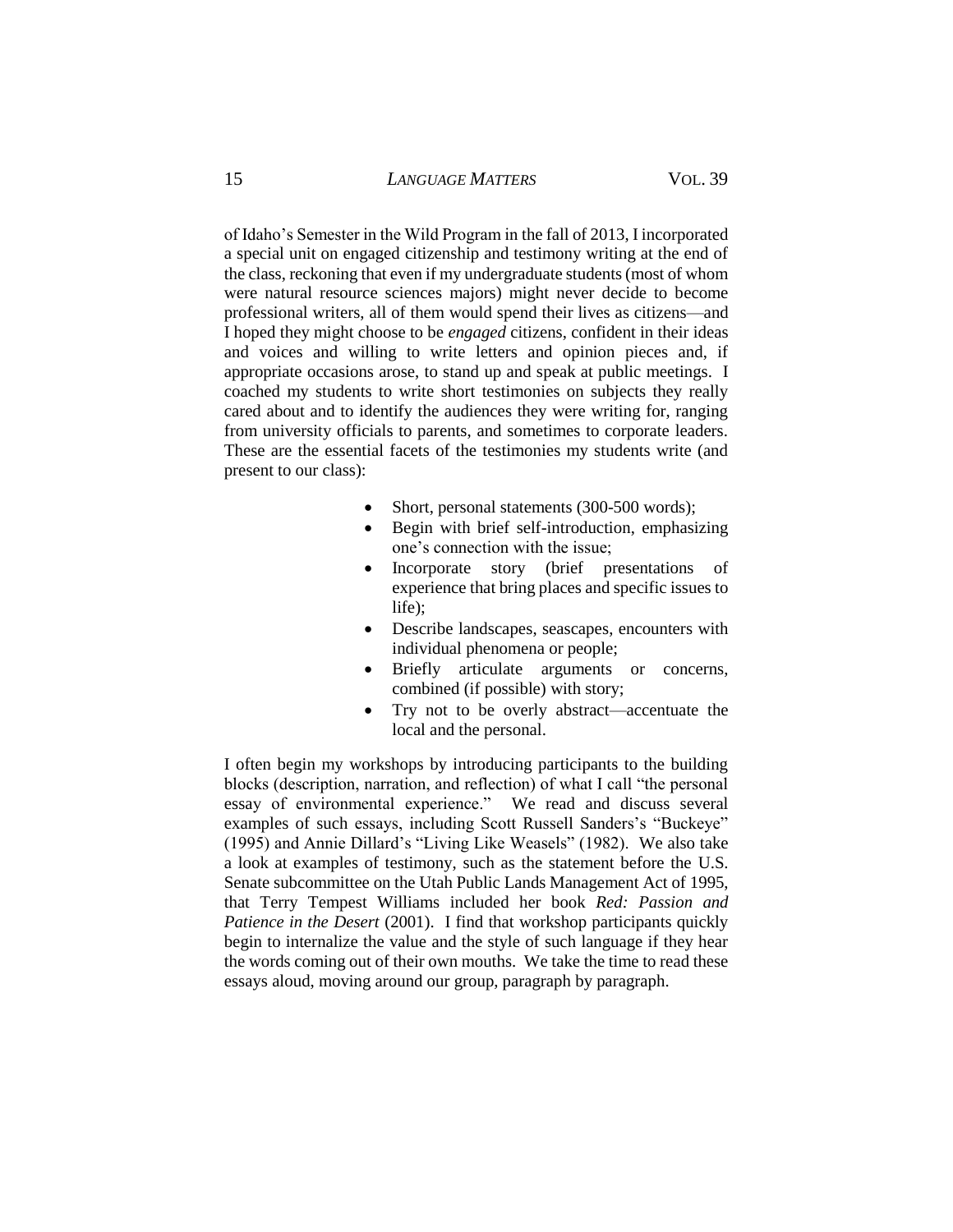Over time, word of my Environmental Writing workshops, including the personal testimony assignment, began to spread among my colleagues throughout the United States and abroad. In recent years, in conjunction with my lecture trips to various parts of the world, I have taught a three-day workshop in the Malaysian jungle (under the auspices of Universiti Putra Malaysia) and two-hour workshops at Istanbul Kultur University in Turkey and International Islamic University in Islamabad, Pakistan. In 2017, either on my own or with colleagues, I taught nine of these brief workshops, some of them specifically for environmental scientists or other targeted audiences, such as Native American elders, and others for the general public. The essential goal of these writing workshops is to empower participants to express their own knowledge and concerns—and to contribute their voices to public discussions of important topics. After I taught a day-long Environmental Writing on the Beach pre-conference workshop at Tumon Bay before the April 2016 International Conference on Island Sustainbility, I was pleased to see that the University of Guam's Center for Island Sustainability put the poem about invasive rhino beetles that undergraduate Arielle Lowe wrote for the workshop up on its website (http://www.uog.edu/center-for-islandsustainability/center-for-island-sustainability-cis), amplifying the power of Arielle's voice, as she expresses concern about global climate change by describing a local impact (the spread of destructive beetles) on her island.

Through our individual voices, our idiosyncratic personal experiences and viewpoints expressed in the form of story, we have the ability to convey what we most care about—our concerns, our attachments. We do this most effectively when we use the highly particularized language of story, often in tandem with more formal scientific or professional information and analysis. Australian environmental journalist William J. Lines has written eloquently, in an essay about the danger of monetizing the value of nature, that "People exploit what has a price or what they conclude to be merely of value." He continues:

> [...] they defend what they love. Love cannot be priced. But to defend what we love we need a particularising language, for we love what we particularly know. (*Literature and the Environment* 372)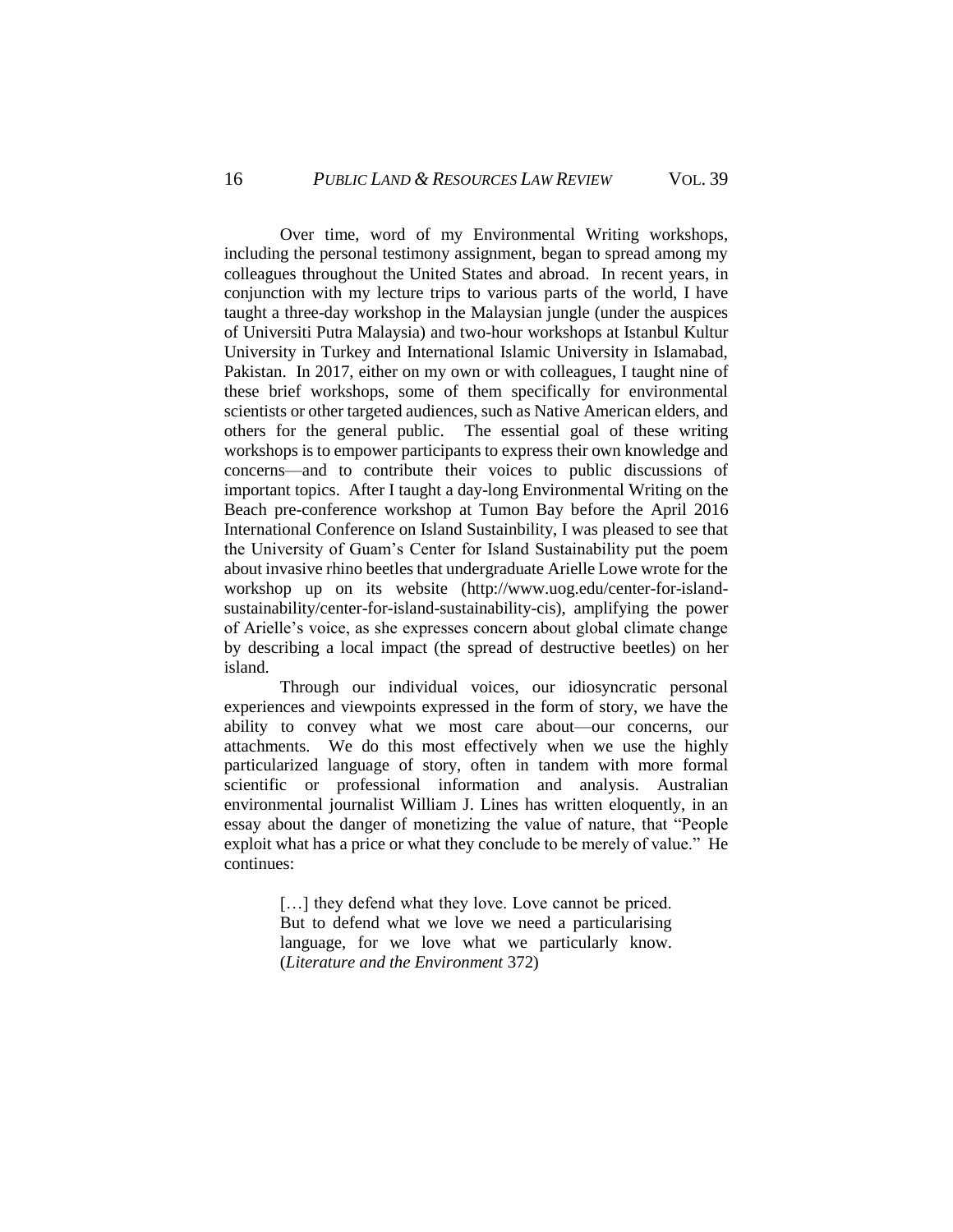Here Lines echoes the famous words of Wendell Berry, who wrote similarly in his essay "Word and Flesh" that "Love is never abstract. It does not adhere to the universe or the planet or the nation or the institution or the profession, but to the singular sparrows of the street, the lilies of the field  $[...]$ " (200).

It is easy to drift into the comfortable linguistic conventions of our professional niches, and all too often this means that we drift into jargon and data, into recycled code words, into the abstraction of numbers. Such discourse has its purposes, including efficiency and the ability to capture the broader context of specific cases. But language does matter, and the language of image and story has its place in our efforts to communicate about public lands, natural resources, and our deep attachments to the more-than-human world.

#### VII. BACK ON THE SUBWAY

The bare-bones summary of the story I told at the beginning of this article about the butterfly, or "chou," in the Tokyo subway is what I recall from my student's response to that writing assignment in 1994. In my imagination, though, the story has taken on vivid details and symbolic significance. This is what stories do. We craft them from the raw material of our lives and they, in turn, work on us, flowering in our imaginations.

I imagine the train passengers on that subway car nearly a quartercentury ago, salarymen and salarywomen, dressed in austere black suits and skirts, each in his or her own world, indifferent to fellow passengers and to the natural world. The Tokyo train system, like train and highway systems in other urban areas, is what theorist Marc Augé calls a "nonplace," an anonymous, featureless, interchangeable realm that defies emotional attachment (qtd in Buell 69).

But as my student's brief story takes hold in my imagination, I picture the initial scene of isolated passengers changing. The butterfly, not described in detail in the original story, takes on bright color—perhaps the rusty orange wing stripes of a vagrant American copper or the faded blue of a milkweed butterfly, perhaps the speckled brightness of a marbled fritillary.

When this erratic speck of brightness enters the train car, the stern and indifferent human passengers gradually come alive. First one man perhaps my student—notices the butterfly and a small spark of concern lights up in his mind: this delicate being must be helped to fly back out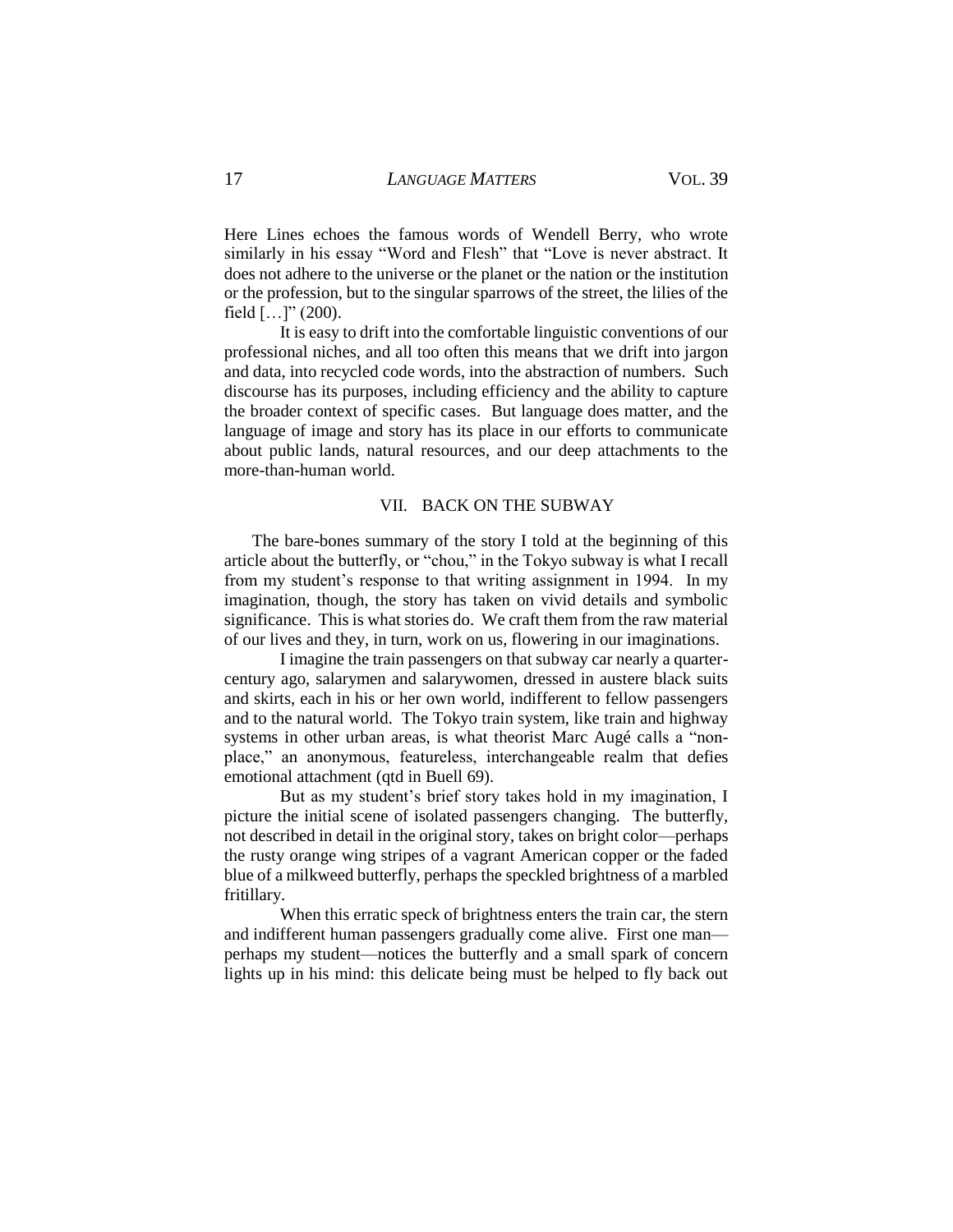into the world. He takes his newspaper and uses the wing-like pages to guide the butterfly back toward the door of the car.

But butterflies dart left and right, up and down—it's how they move, whether in a meadow or on a subway car. So the student needs some help in his efforts. Other passengers stand and move toward the activity, wielding their manga or their music players or simply their hands. The individual rescue effort becomes a team effort.

In the dark subterranean maze of the Tokyo subway system, stirred by the presence of the butterfly, a human community has been born, strangers brought together by an "animated / scrap of paper," as poet Alison Hawthorne Deming once wrote about the monarch butterfly (*The Monarchs* 1).

I hope that we can learn to use our various attachments to the natural world—attachments all of us have in one way or another—and our stories about such attachments to build bridges between us, in some cases bridges that may be codified by policy and law. We all share this planet with our fellow human beings and with many other beings. We need this planet, and future generations will as well. Let our stories of encounters with the more-than-human world be the connective tissue that reminds us of our dependence upon each other and the world.

## VIII. WORKS CITED

- Berry, Wendell. "Word and Flesh." *What Are People For?* San Francisco: North Point, 1990. 197-202. Print.
- Buell, Lawrence. *The Future of Environmental Criticism: Environmental Crisis and Literary Imagination*. Malden, MA: Blackwell, 2005. Print.
- Dillard, Annie. "Living Like Weasels." *Literature and the Environment: A Reader on Nature and Culture*. Ed. Lorraine Anderson, Scott Slovic, and John P. O'Grady. Second Edition. Upper Saddle River, NJ: Pearson, 2013. 5-8. Print.
- Huser, Verne. *Voices from a Sacred Place: In Defense of Petroglyph National Monument*. Self-published. March 1998.
- Keen, Suzanne. "Narrative Empathy." *The living handbook of narratology*. 8 March 2013. Web.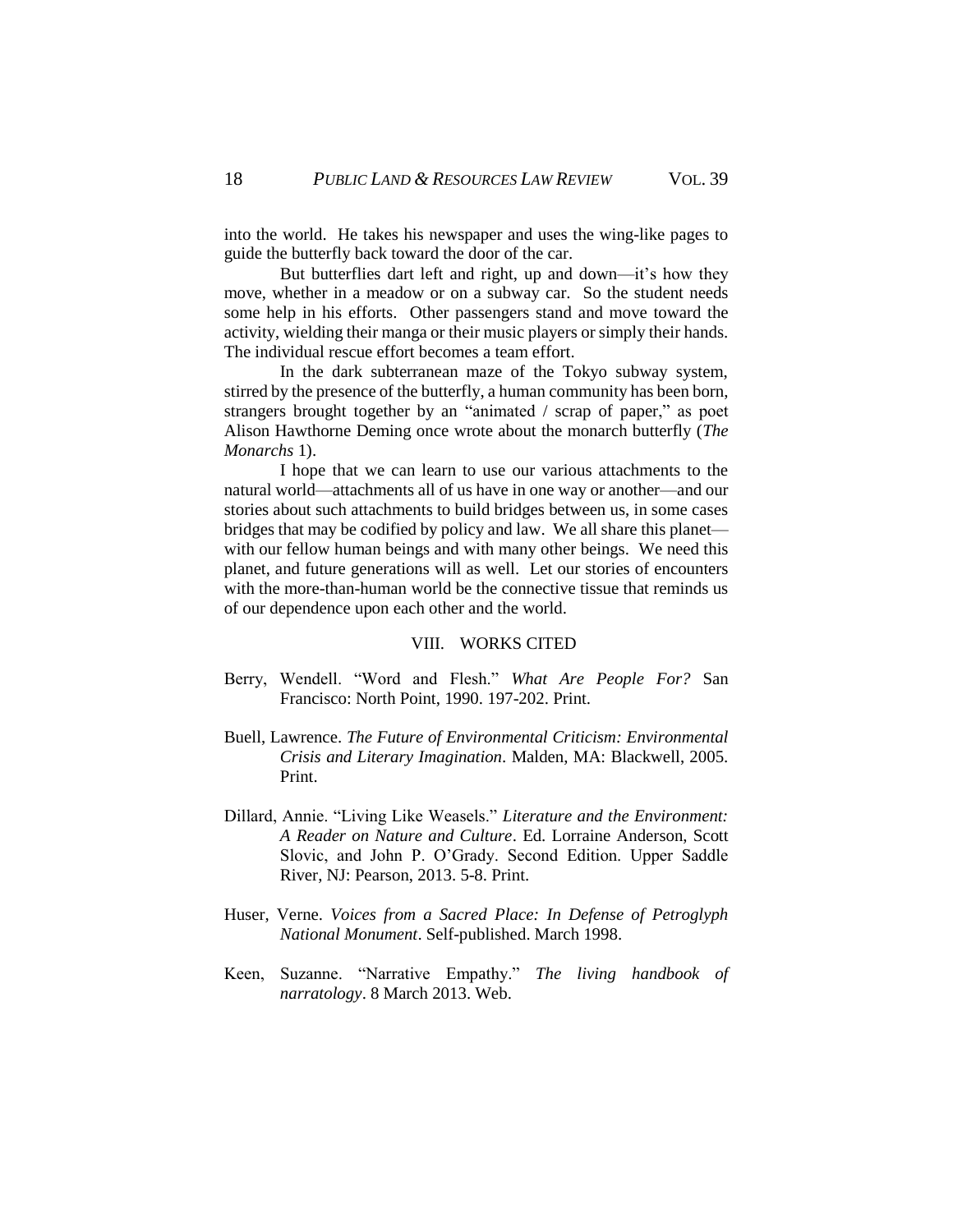- Lappé, Frances Moore. *Democracy's Edge: Choosing to Save Our Country by Bringing Democracy to Life*. San Francisco: Jossey-Bass, 2006. Print.
- Lentfer, Hank, and Carolyn Servid, eds. *Arctic Refuge: A Circle of Testimony*. Minneapolis, MN: Milkweed Editions, 2001. Print.
- Lines, William J. "Money." *Literature and the Environment: A Reader on Nature and Culture*. Upper Saddle River, NJ: Pearson, 2013. 367-73. Print.
- Lowe, Arielle. "Rhino Beetle Poem." http://www.uog.edu/center-forisland-sustainability/center-for-island-sustainability-cis. April 2016. Web.
- Moore, Roberta, and Scott Slovic, eds. *Wild Nevda: Testimonies on Behalf of the Desert*. Reno: University of Nevada Press, 2004. Print.
- Nelson, Richard K. "Oil and Ethics: Adrift on Troubled Waters." *Being in the World: An Environmental Reader for Writers*. Ed. Scott H. Slovic and Terrell F. Dixon. New York: Macmillan, 1993. 673- 79. Print.
- Priscolli, Jerome Delli. "Public Involvement, Conflict Management, and Dispute Resolution in Water Resources and Environmental Decision Making." *Public Involvement and Dispute Resolution: A Reader on the Second Decade of Experience at the Institute for Water Resources* (1998). Web.
- Sanders, Scott Russell. "Buckeye." *Literature and the Environment: A Reader on Nature and Culture*. Ed. Lorraine Anderson, Scott Slovic, and John P. O'Grady. Second Edition. Upper Saddle River, NJ: Pearson, 2013. 186-91. Print.
- Satterfield, Terre, and Scott Slovic. Introduction. *What's Nature Worth? Narrative Expressions of Environmental Values*. Ed. Terry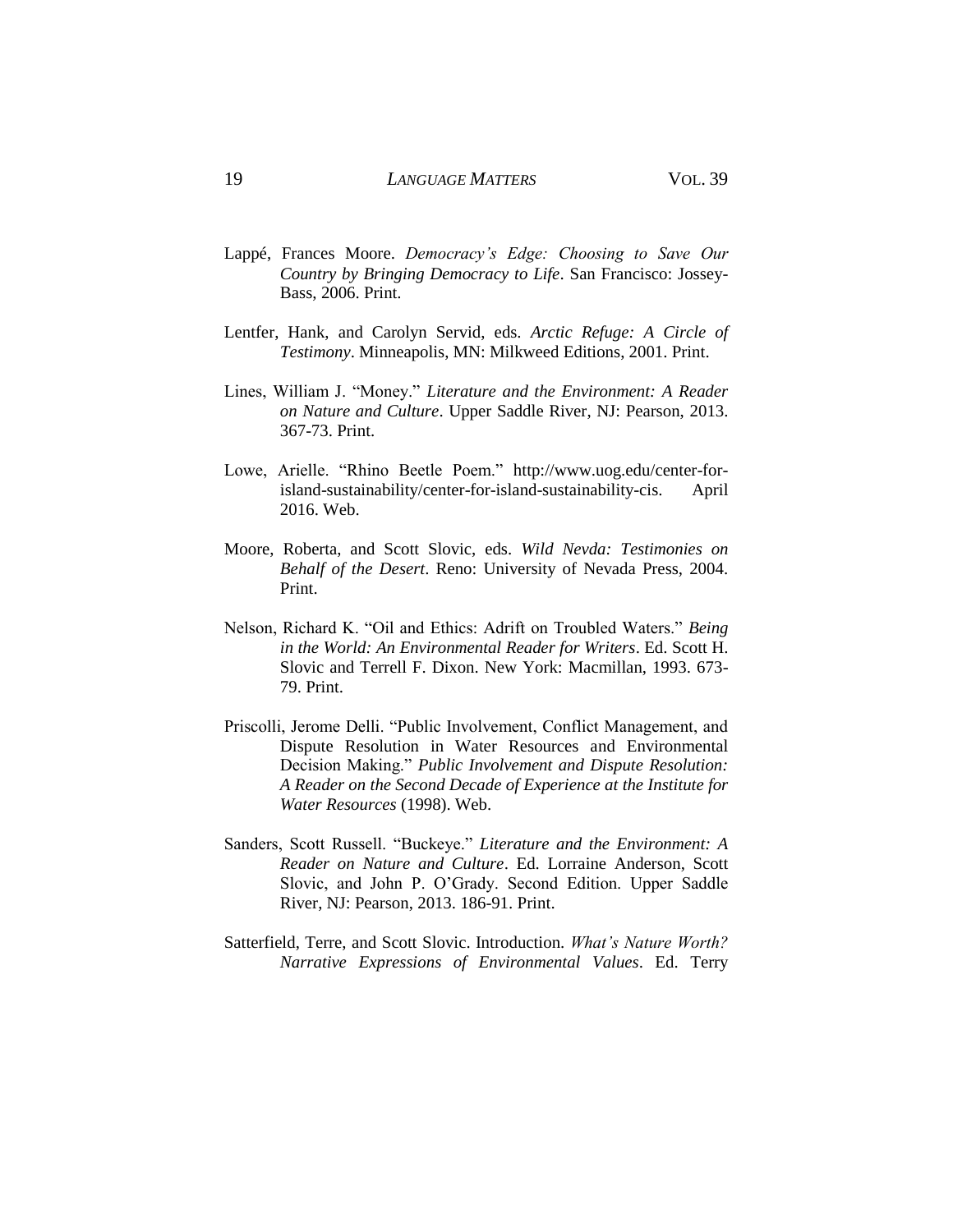Satterfield and Scott Slovic. Salt Lake City: University of Utah Press, 2004. 1-17. Print.

- Slovic, Paul, and Daniel Västfjäll. "'The More Who Die, the Less We Care': Psychic Numbing and Genocide." *Numbers and Nerves: Information, Emotion, and Meaning in a World of Data*. Ed. Scott Slovic and Paul Slovic. Corvallis: Oregon State University Press, 2015. 27-41. Print.
- Slovic, Paul, and Nicole Smith Dahmen. "A year after Alyan Kurdi's tragic death, the world is still numb to the Syrian refugee crisis." *Quartz* 2 September 2016. Web.
- Slovic, Scott. "'Love is never abstract': Bioregionalism, Narrative Discourse, and the Value of Nature." *Lieux D'Amerique*. Ed. Michel Granger. Lyon, France: Presses universitaires de Lyon, 2010. 223-44. Print.
- Snyder, Gary. "Coming into the Watershed." *A Place in Space: Ethics, Aesthetics, and Watersheds*. *New and Selected Prose*. Washington, DC: Counterpoint, 1995. 219-35. Print.
- Taylor, Daniel C., Carl E. Taylor, and Jesse O. Taylor. *Empowerment on an Unstable Planet: From Seeds of Human Energy to a Scale of Global Change*. New York: Oxford University Press, 2012. Print.
- Trimble, Stephen, and Terry Tempest Williams. *Testimony: Writers of the West Speak on Behalf of Utah Wilderness*. First Edition. Salt Lake City, UT: West Wind Litho, 1995.
- ---. *Testimony: Writers of the West Speak on Behalf of Utah Wilderness*. Second Edition. Minneapolis, MN: Milkweed Editions, 1996.
- Tufte, Edward. *Beautiful Evidence*. Cheshire, CT: Graphics Press, 2006. Print.
- Wilkinson, Charles. *The Eagle Bird: Mapping a New West*. 1992. Boulder, CO: Johnson Books, 1999. Print.